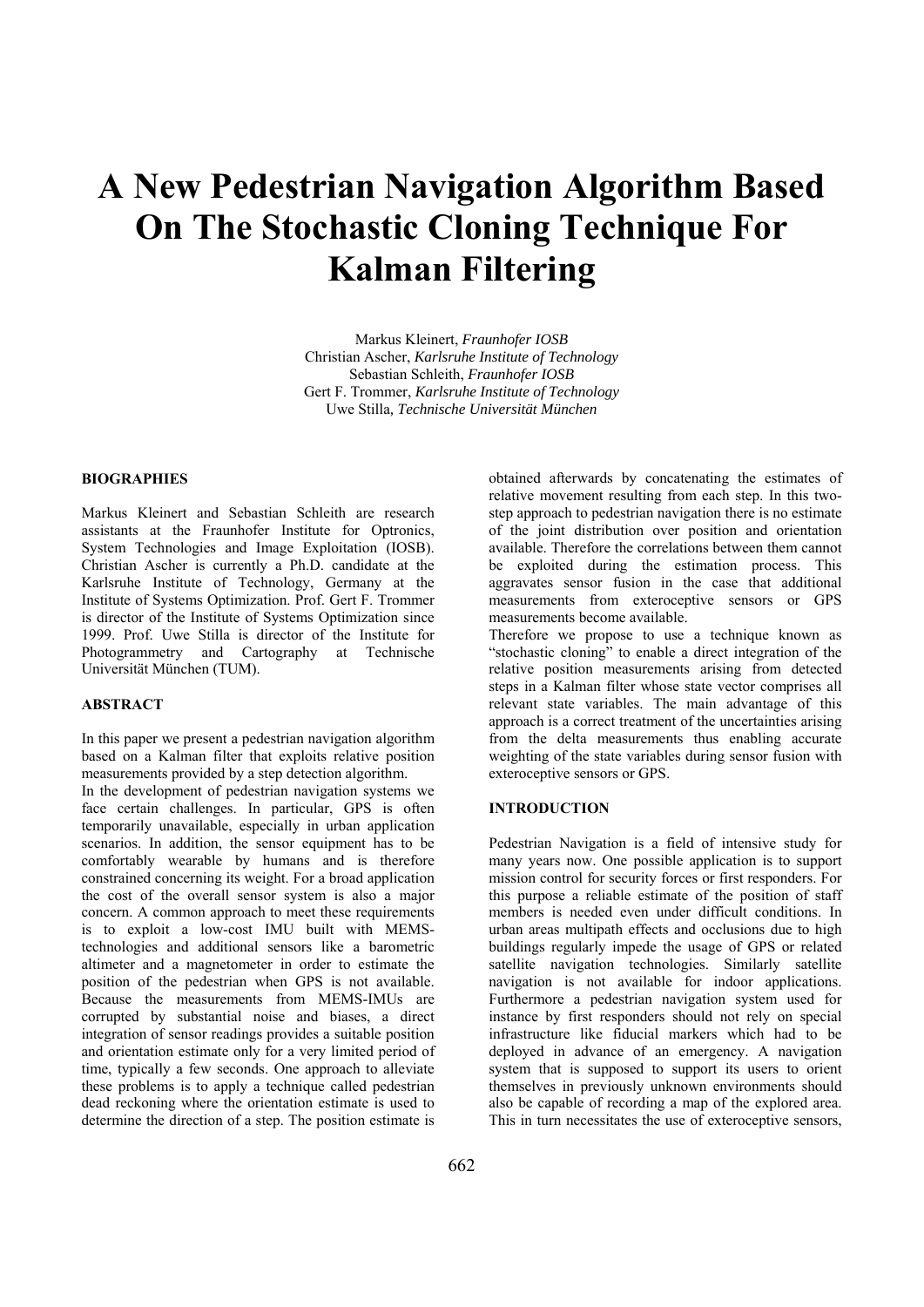which provide information about the environment, like cameras or laser scanner.

An overview of algorithms commonly applied to this simultaneous localization and mapping (SLAM) problem is given in [1]. These algorithms typically combine measurements from exteroceptive sensors with robot odometry information using Bayesian filtering techniques. However, a direct adaptation of these techniques to the problem of pedestrian navigation is difficult due to the highly dynamic motion of pedestrians. Since robot motion is typically restricted to a plane, three parameters are usually sufficient to describe position and orientation of a robot. Wheel encoders yield accurate estimates of robot motion between consecutive measurements of the environment.

One way to deal with the high dynamics of human motion is to use a parameterization that takes into account all six degrees of freedom for position and orientation and to exploit measurements from accelerometers and gyroscopes to calculate estimates of relative motion between exteroceptive sensor measurements. Veth and Raquet choose this approach for their SLAM system [2]. They combine inertial measurements with measurements from a monocular camera using an EKF. The problem of scale drift in monocular slam is addressed by initializing new features using a stereo rig or a terrain model. The advantage of this approach is that it does not require a domain specific motion model and can thus be employed for aircraft navigation as well as indoor navigation of pedestrians or mobile robots. However it would be highly beneficial if the scale information was determined reliably by the IMU's accelerometers measurements. This might be accomplished by exploiting the length information inherent in human steps.

Several pedestrian dead reckoning systems have been developed which combine a torso mounted IMU with a magnetometer by simply concatenating displacement estimates calculated from the estimated step length and compass heading, cf. [9],[10]. Step detection algorithms are generally based on acceleration measurements and a step model. One of the most advanced models was introduced by Kim et al. [9]. For most of the scenarios the accuracy of torso mounted systems is better than 5% of the traveled distance and the main source of error is the magnetic disturbance.

Robertson et al. have proposed a localization and mapping system for pedestrians that relies solely on measurements of a foot mounted IMU, which is used to detect steps and position displacements using zeros velocity updates [3]. The path is represented by transition probabilities between hexagonal cells, which constitute a subdivision of the ground plane.

A system combining measurements from a 2D-laser scanner with inertial measurements was presented by Ascher et al. [4]. Whenever a step is detected, a new position estimate is calculated by adding a vector that describes the motion due to the step to the position of the

system at the beginning of that step. The new position estimate is used thereafter to update a filter which estimates the pose of a torso-mounted IMU and a map of orthogonal line segments extracted from the laser scans. This setup enables tight integration of the torso-mounted IMU with exteroceptive sensors, but it does not fully reflect the relative nature of the measurements.

A theoretically sound technique to process relative pose measurements within a Kalman filter was introduced by Roumeliotis and Burdick for the case of a robot moving in a plane with three DOF [5]. The general idea is to augment the Kalman filter state with the robot's pose at the beginning of the relative movement. Hence this technique is called "stochastic cloning" by the authors. Whenever a relative pose measurement is made, it can be expressed in terms of the current pose and the previous pose in the measurement equation for the Kalman filter. The authors provide Monte Carlo simulation results indicating that their approach outperforms simple concatenation of relative pose measurements. The approach was later extended to 6 DOF relative pose measurements [6].

## **MULTI-SENSOR FUSION FOR PEDESTRIAN NAVIGATION**

An overview of the concept for combining the information of multiple sensors in the context of pedestrian navigation employed in this work is given in Fig. 1. The high frequency of inertial measurements from accelerometers and gyroscopes precludes their usage as ordinary measurements to update the state of the extended Kalman filter, which is used to estimate position and orientation of the sensor system. Instead, they are directly processed by the strapdown algorithm, which propagates the current state estimate in time and calculates an estimate of its uncertainty in form of a covariance matrix. Whenever a new measurement from one of the additional sensors arrives, an EKF measurement update is performed to correct the errors in the current state estimate. The correlations expressed by the off-diagonal terms of the covariance matrix describe how distinct state entries are related. They afford the estimation of parameters which cannot be directly measured but may nonetheless have a strong influence on the estimated state, e.g. the biases which corrupt IMU measurements. Thus the correlations provide valuable information which cannot be exploited if the estimation of orientation and position are separated. Magnetometers permit the estimation of the yaw-angle, which defines the heading of the pedestrian. In this work the complete normalized measured magnetic field vector

is used to update the filter. Since the magnetic field is

sensitive to ferromagnetic materials in the proximity a large measurement uncertainty is assumed when updating the filter. In addition, the deviation from the expected norm of the magnetic field can be used to detect ample measurement errors.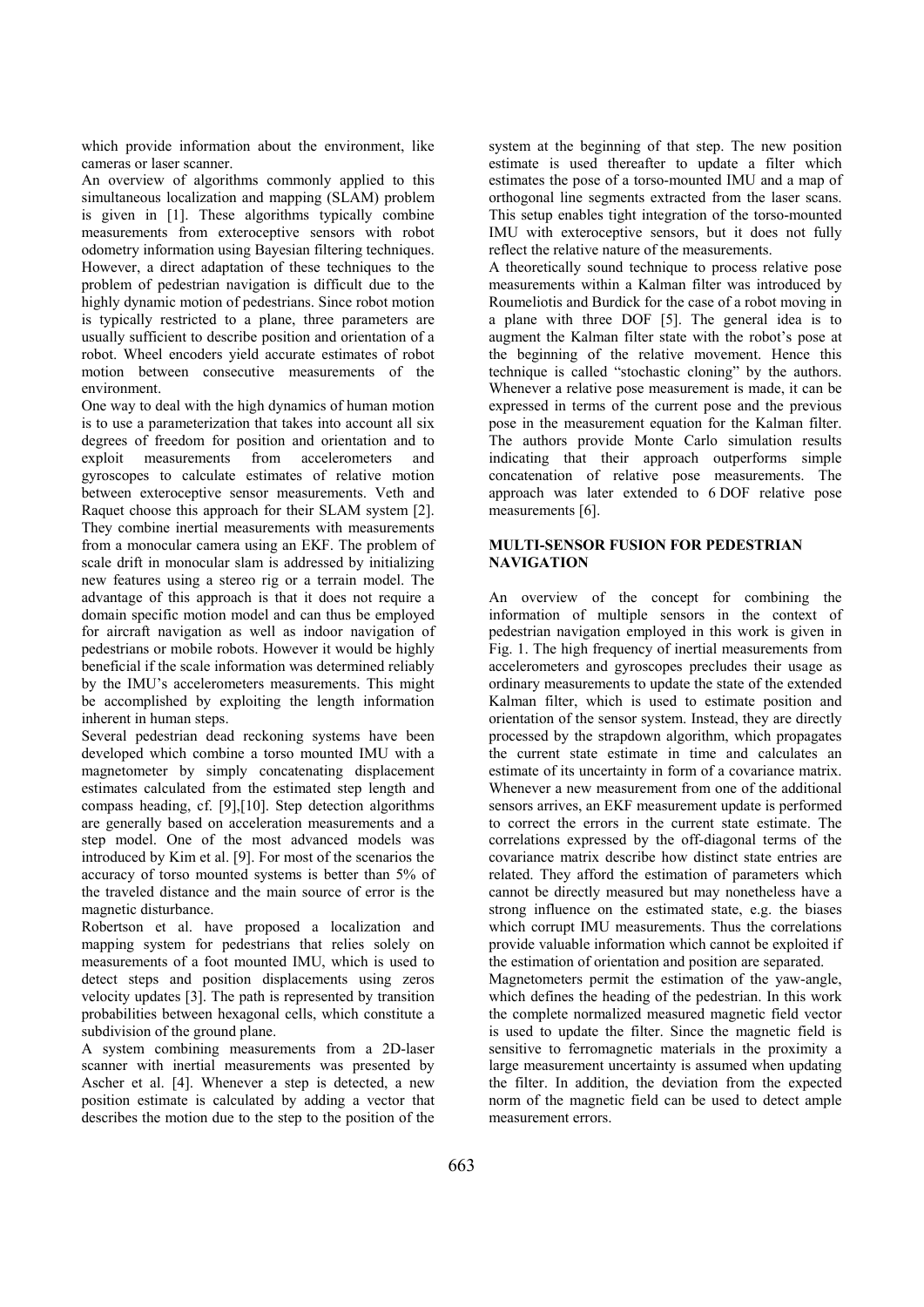A barometric altimeter is employed to measure the height of the sensor system with respect to the initial position and GPS measurements are incorporated if available.

The filter state vector may be augmented with a map containing the positions of landmarks observed by exteroceptive sensors. The resulting SLAM system provides the user with a map of the explored environment. The following sections describe how relative position measurements provided by a step detection algorithm can be integrated in this filter setup.



Fig. 1: Overview of the multi-sensor fusion concept for pedestrian navigation presented in this work.

## **STEP DETECTION**

A crucial factor for many pedestrian navigation systems is the robustness of step detection. We propose the use of acceleration data in down and forward direction. The step events are located by searching for local minima in the acceleration signal under a given threshold during a defined time window. With this algorithm, steps can be detected by a probability of 98-99% but still errors occur in the following cases:

- First step of a walk after stand still yields to low acceleration peaks which are hard to detect
- Stairs: the acceleration peaks are smaller due to lower velocities at the end of the step on the next stair
- Slow walks

Consequently the step detection is extended to an adaptive, two-staged threshold which is demonstrated in Fig. 2.

Two thresholds are used: A step is detected if an already detected negative down acceleration peak is under the lower threshold. If it's between the two thresholds, the

forward acceleration peak also needs to be higher than a defined value to confirm a step.

The thresholds are adapted to the energy (signal variance) of the acceleration signal during the last foot step. Finally the time window between 2 steps must be higher than a minimal step time length. If this is not the case, the down acceleration minimum with the more significant peak will be detected as a step.

With this adaptive, two-staged threshold our step detection is robust in any situation of a pedestrian walk.



Fig. 2: Adaptive two-staged threshold for acceleration peaks in down direction and additional adaptive threshold for forward direction.

#### **STATE PARAMETERIZATION**

In this work we have adopted the error space formulation of the EKF used for GPS-INS integration by Wendel [7]. The EKF is employed to estimate the deviation between the parameter estimates and their true values. When used for GPS-INS integration, the state vector typically comprises position, velocity, orientation and the IMU's biases.

The step detection algorithm described in the previous section is employed to detect the completion of a step. We assume that the step length is almost constant and the direction of movement is coincident with the forward direction at the beginning of the step as shown in Fig. 3. Thus, the detection of a step contains information about the displacement of the pedestrian and the attached sensor system in the horizontal plane. In order to process these displacement measurements the state vector of the aforementioned Kalman filter is extended with the position of the pedestrian at the beginning of a step. Therefore the state vector is given by: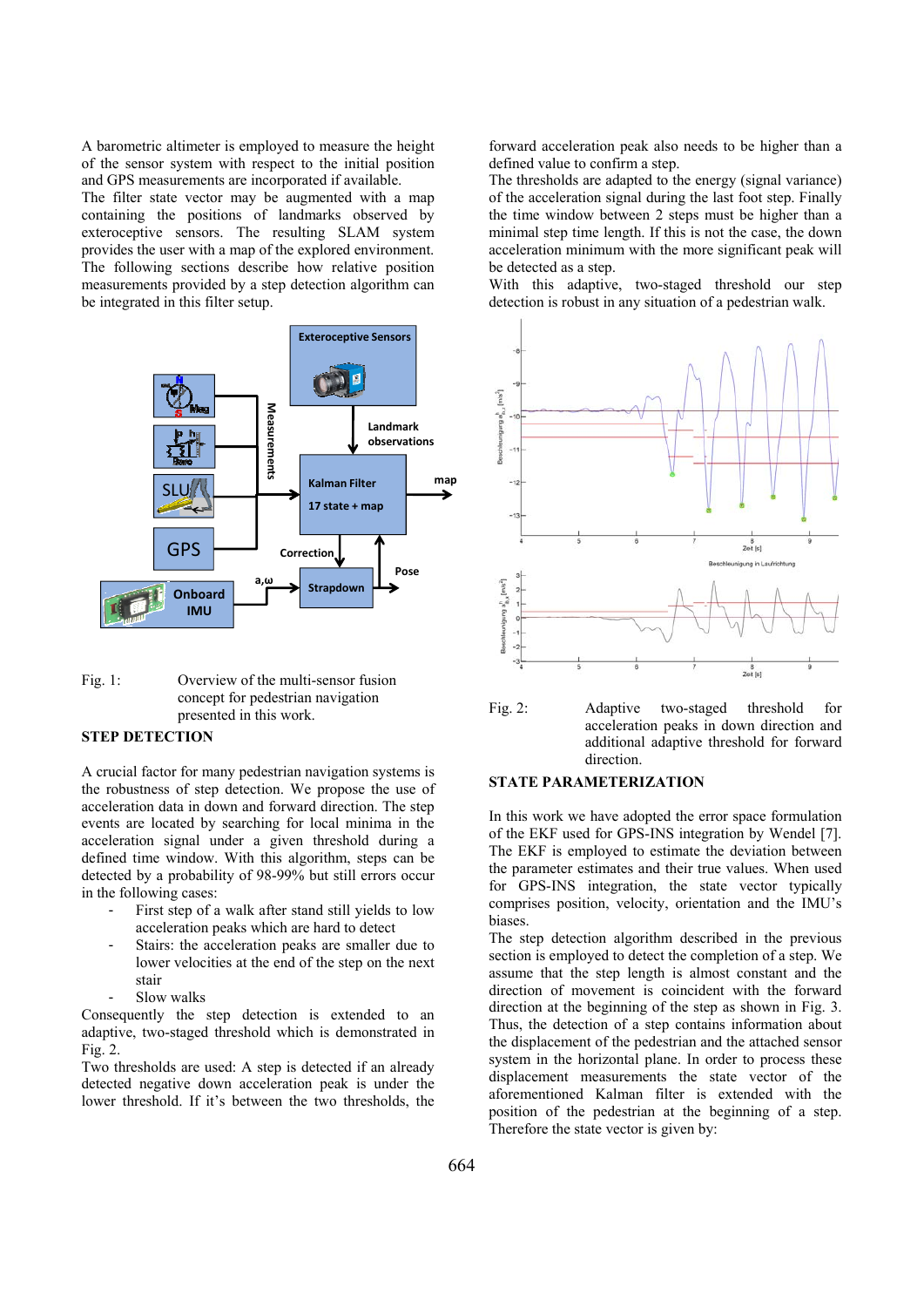$$
\mathbf{x}_{t} = \begin{bmatrix} \mathbf{y}^{T} & \mathbf{p}_{c}^{T} \end{bmatrix}_{t}^{T} = \begin{bmatrix} \mathbf{p}^{T} & \mathbf{v}^{T} & \mathbf{b}_{a}^{T} & \mathbf{q}^{T} & \mathbf{b}_{g}^{T} & \mathbf{p}_{c}^{T} \end{bmatrix}_{t}^{T}
$$

Where **y** summarizes the parameters describing the IMU's motion and  $\mathbf{p}_c$  is the cloned position of the sensor system at the beginning of the current step in the horizontal plane. Position **p** and velocity **v** of the IMU are given in coordinates of the navigation frame {n}, whose z- and xaxis are aligned with the direction of local gravity and the north direction respectively. The quaternion  $q = q_b^h$ describes the rotation between the IMU's coordinate frame {b} and the navigation frame. It is presumed, that the navigation frame is constant over time. Furthermore,  **and**  $**b**<sub>g</sub>$  **contain the biases which corrupt the IMU's** acceleration and angular velocity measurements.

In the following, a preceding  $\Delta$  is used to denote the errors in the state estimates:

$$
\Delta \mathbf{x}_{t} = \begin{bmatrix} \Delta \mathbf{y}^{T} & \Delta \mathbf{p}_{c}^{T} \end{bmatrix}_{t}^{T}
$$

$$
= \begin{bmatrix} \Delta \mathbf{p}^{T} & \Delta \mathbf{v}^{T} & \Delta \mathbf{b}_{a}^{T} & \Delta \mathbf{V}^{T} & \Delta \mathbf{b}_{g}^{T} & \Delta \mathbf{p}_{c}^{T} \end{bmatrix}_{t}^{T}
$$

Where  $\Delta x_t$  is the error state that is actually estimated by the filter. The Rodrigues vector Δ**Ψ** describes the incremental rotation between the true orientation and its estimate.

In the following it will be helpful to consider the subsequent partitioning of the state vector which highlights the position in the horizontal plane and its cloned counterpart:

$$
\boldsymbol{x}_t^T = \begin{bmatrix} \boldsymbol{p}_\perp^T & \boldsymbol{w} & \boldsymbol{p}_c^T \end{bmatrix}_t^T \quad (*)
$$

Here,  $\mathbf{p}_{\perp}$  is the current position in the horizontal plane and  $p_c$  is the position at the beginning of the last step.



Fig. 3: Definition of the displacement estimate in the horizontal plane.

#### **TIME UPDATE**

During the time update, the state estimate and the covariance of the error state are propagated through the process model using the measurements of the IMU. New IMU measurements are corrected with current bias estimates and subsequently integrated. Angular rate measurements are integrated by multiplying the quaternion corresponding to the current orientation estimate with the incremental rotation quaternion formed with the angular rate measurements. For the integration of the position estimate, the acceleration measurements are first transformed to the navigation frame with the current orientation estimate. Then the gravitational acceleration is subtracted and the resulting acceleration estimate with respect to the fix navigation frame is used to calculate new estimates for velocity and position.

The part  $\Delta y$  of the error state vector, which contains the errors in the parameter vector without the cloned position, is propagated according to a first order differential equation:

$$
\Delta \dot{\mathbf{y}} = \mathbf{F}_{\mathbf{y}} \Delta \mathbf{y} + \mathbf{G}_{\mathbf{y}} \mathbf{n}
$$

Matrix  $F_v$  in the above equation is determined by the physical model which underlies the integration of the IMU's measurements. Noise terms and their effects on the error state are modeled by vector **n** and Matrix G**y**. Here, uncorrelated, white noise is assumed.

From matrix  $F_v$  the discrete time transition matrix  $\Phi_v$  is computed for each IMU measurement:

$$
\Phi_{y} = \exp(F_{y} \cdot \tau) \approx I + F_{y} \cdot \tau
$$

Where  $\tau$  stands for the constant time between two consecutive IMU measurements. Typically, there are several IMU measurements between consecutive measurements from exteroceptive sensors or step length updates. Therefore, the transition matrix between filter updates is obtained by multiplying the individual transition matrices corresponding to intermediate IMU measurements:

$$
A_{y,t} = \prod_{i=0}^{k-1} \Phi_{y,t+i}
$$

Consequently,  $A_{v,t}$  is the discrete time transition matrix between measurements at time t and t+k for the reduced error state.

The term "stochastic cloning" stems from the manipulation of the filter state whenever a displacement has been processed. On this occasion, the estimate of the position in the horizontal plane is copied from  $\mathbf{p}_{\perp}$  to  $\mathbf{p}_{\rm c}$ and the covariance matrix of the complete error state vector is adapted accordingly: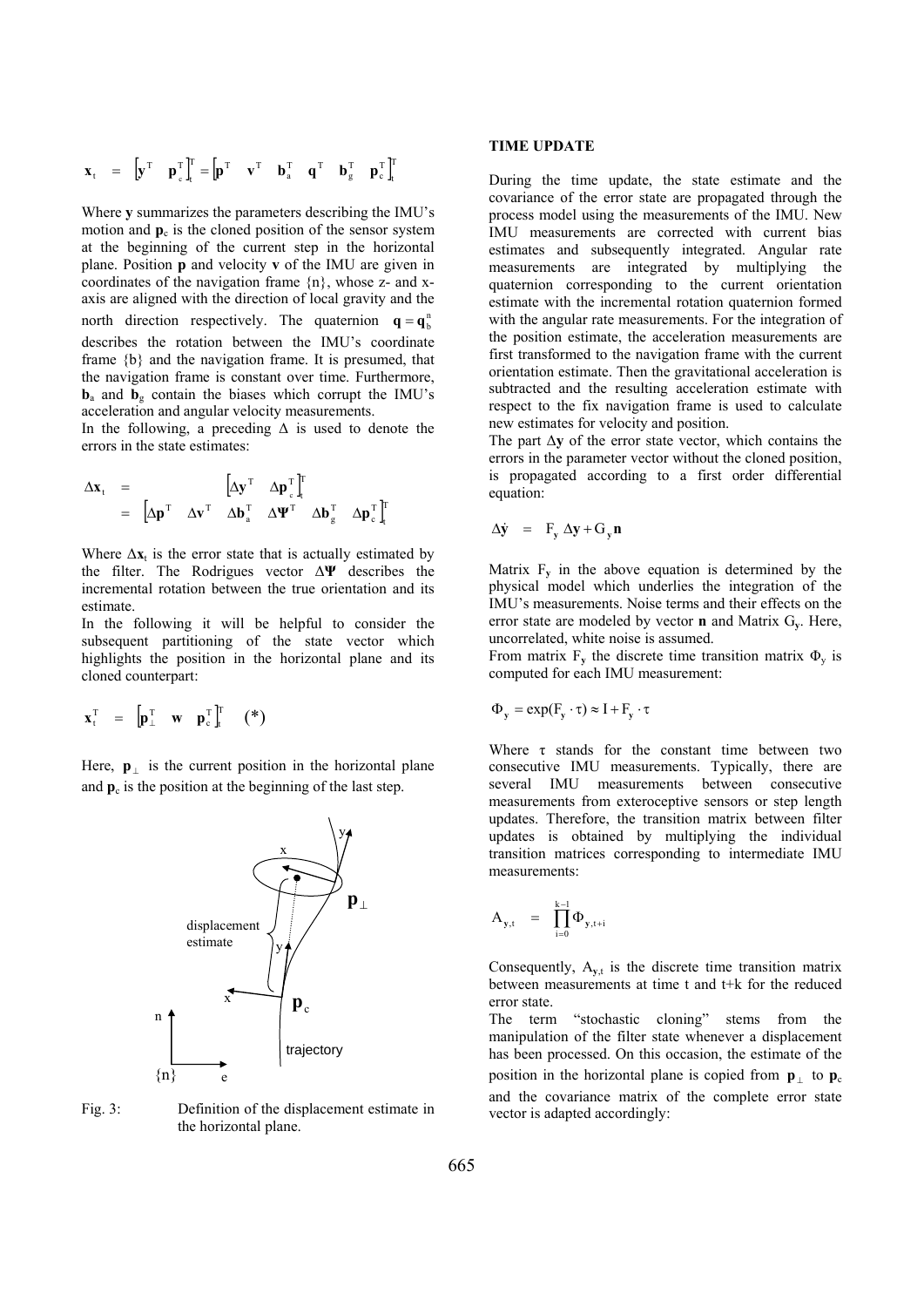$$
\begin{array}{ccl} \mathbf{x} & = & \begin{bmatrix} \mathbf{p}_{\perp}^{\mathrm{T}} & \mathbf{w}^{\mathrm{T}} & \mathbf{p}_{\perp}^{\mathrm{T}} \end{bmatrix}^{\mathrm{T}} \\ P_{\Delta \mathbf{p}_{\perp} \Delta \mathbf{p}_{\perp}} & P_{\Delta \mathbf{p}_{\perp} \Delta \mathbf{w}} & P_{\Delta \mathbf{p}_{\perp} \Delta \mathbf{p}_{\perp}} \\ P_{\Delta \mathbf{w}_{\Delta \mathbf{p}_{\perp}}} & P_{\Delta \mathbf{w}_{\Delta \mathbf{w}}} & P_{\Delta \mathbf{w}_{\Delta \mathbf{p}_{\perp}}} \\ P_{\Delta \mathbf{p}_{\perp} \Delta \mathbf{p}_{\perp}} & P_{\Delta \mathbf{p}_{\perp} \Delta \mathbf{w}} & P_{\Delta \mathbf{p}_{\perp} \Delta \mathbf{p}_{\perp}} \end{array} \end{array}
$$

In the course of the cloning procedure, the current orientation quaternion is copied to the quaternion  $\mathbf{q}_{bc}^{n}$ , which describes the orientation of the sensor system at the beginning of the new step. However, the cloned orientation is not part of the filter state and therefore does neither appear in the state vector nor in the covariance matrix.

The cloned position is static: It does not change in time. Thus the discrete time transition equation between filter updates at time t and t+k is given by:

$$
\begin{bmatrix} \Delta \mathbf{y} \\ \Delta \mathbf{p}_{c} \end{bmatrix}_{t+1} = \begin{bmatrix} A_{\mathbf{y},t} & 0 \\ 0 & I \end{bmatrix} \begin{bmatrix} \Delta \mathbf{y} \\ \Delta \mathbf{p}_{c} \end{bmatrix}_{t} + \begin{bmatrix} \mathbf{w}_{\mathbf{y},t} \\ 0 \end{bmatrix}
$$

The covariance matrix of the augmented state is propagated according to the following equation:

$$
P_{\Delta x \Delta x, t+k} = A_{x,t} P_{\Delta x \Delta x} A_{x,t}^T + Q_{x,t}
$$

Where  $Q_{x,t}$  is the covariance matrix of the process noise vector  $w_{x,t}$ .

## **MEASUREMENT UPDATE**

Each time the completion of a step is detected, a step length update is performed. In the coordinates of the sensor coordinate system at the beginning of the step, when the position estimate has been cloned, an estimate of the displacement vector can be calculated:

$$
{}^{b}\mathbf{d} = \alpha \cdot [0 \quad 1 \quad 0]^{T}
$$

Here,  $\alpha$  is the step length and  $\alpha$  is the calculated displacement measurement in the coordinates of {b}. The corresponding measurement equation expresses the displacement vector in terms of the position in the navigation frame  ${}^n\mathbf{p}_1$  at the beginning and the position  ${}^n\mathbf{p}_2$ at the end of a step:

$$
{}^{b} d = C(\boldsymbol{q}_{b,c}^{n})^{T} \left( {}^{n} \boldsymbol{p}_{2} - {}^{n} \boldsymbol{p}_{1} \right) + \boldsymbol{v}
$$

Where C(**q**) denotes the rotation matrix associated with quaternion **q** and **v** is the measurement noise with covariance matrix R. In the above equation, the relative position estimate depends on the orientation of the sensor system belonging to the cloned part of the state. Since this orientation estimate is not part of the filter state it is presumed to be constant and is used to calculate a displacement estimate in the coordinates of {n} in the horizontal plane that can be directly applied as a displacement measurement, hence facilitating the formulation of the measurement equation. For this purpose, the direction of the step w.r.t. frame {n} is extracted from  $C(q_{bc}^n)$ , projected on the horizontal plane, and finally normalized so that its length in the horizontal plane matches the step length. With the resulting two-dimensional relative position estimate <sup>n</sup>d the measurement equation becomes:

$$
^n d_\perp = p_\perp - p_\text{c} + v
$$

Thus the measurement matrix H corresponding to the state partitioning (\*) is given by:

$$
\mathbf{H} = \begin{bmatrix} \mathbf{I}_{2 \times 2} & \mathbf{0}_{2 \times 13} & -\mathbf{I}_{2 \times 2} \end{bmatrix}
$$

The measurement covariance matrix R describes deviations between the calculated relative position measurement and the true motion due to variations in gait and further unmodeled effects. The experiments presented in the next section were conducted with an assumed standard deviation of 5 cm in walking direction and 25 cm in lateral direction.

Finally, the derived displacement measurement and the corresponding measurement matrix H are employed to perform an EKF update.

Note that the approach in this paper differs from the stochastic cloning technique introduced in [5] in two points: (1) This work is restricted to relative position measurements in the horizontal plane. In particular, the orientation of the system at the beginning of a step is neglected. (2) The condition that the relative position measurement should not alter the previous position in the cloned part of the state vector is not enforced.

#### **MONTE CARLO SIMULATION**

A number of monte carlo simulations were run on a simulated trajectory. The simulations provide a way to investigate the behavior of the filter and to evaluate the performance of the proposed method with regard to alternative techniques by comparing the estimated trajectories with the ground truth. During each monte carlo run three position estimates were calculated separately with the following techniques: (1) the stochastic cloning approach (SC SLU) described in this work (2) pseudo position measurements (PP SLU) to update the Kalman filter (3) pedestrian dead reckoning (PDR). For the pseudo position measurements, an estimate of the current position in the horizontal plane is calculated from the orientation estimate at the beginning of the step in the same fashion as the calculation of the displacement measurement shown in Fig. 3. During the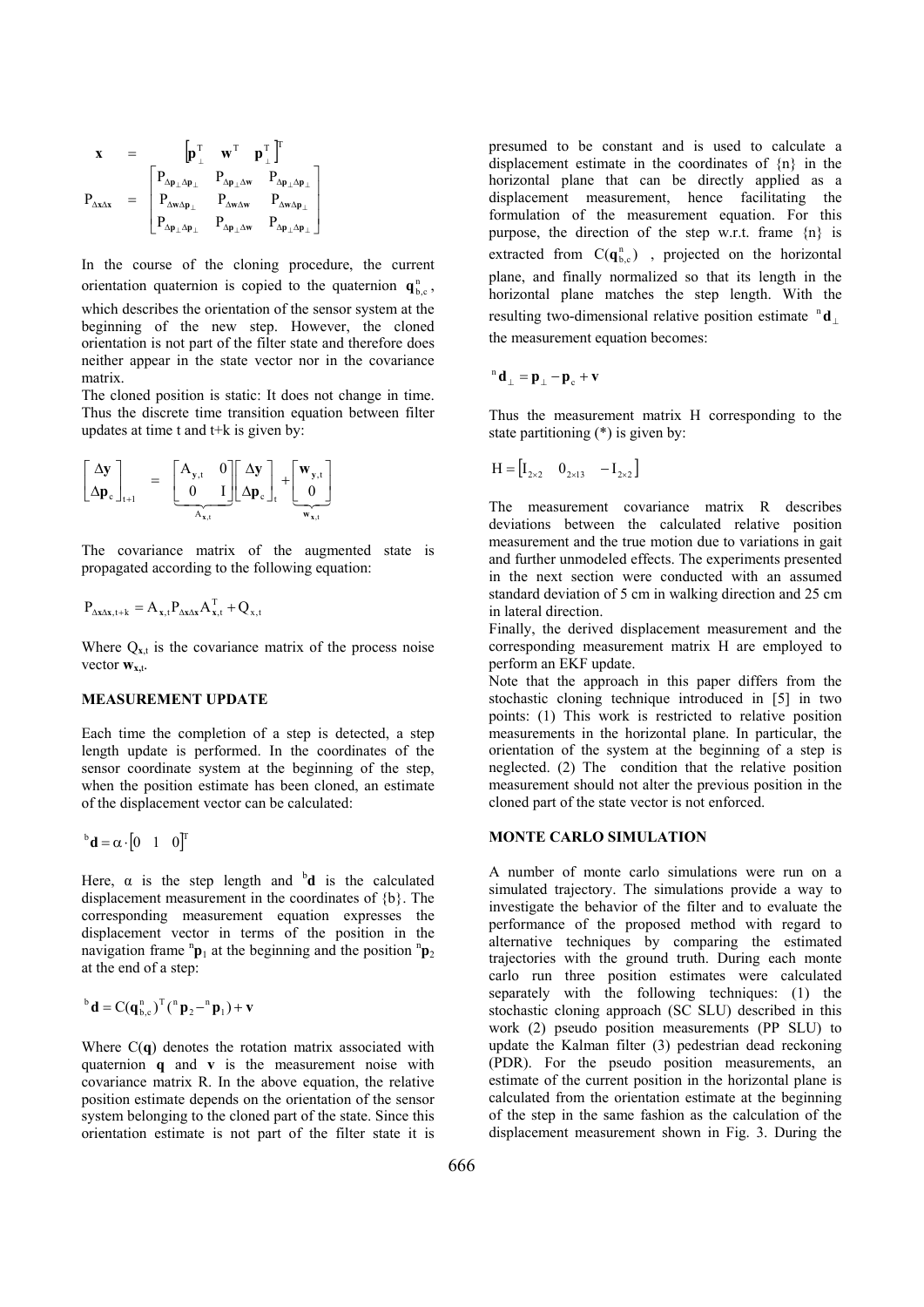pseudo position measurement update, the measurement covariance matrix used for displacement measurements in the SC SLU is adapted by adding a multiple of the trace of the estimated position's covariance matrix to all of its diagonal entries. The resulting covariance matrix is used as measurement covariance matrix in the pseudo position filter update thereby taking into account the growing position estimate error during pseudo position updates.

Fig. 4 presents the error with associated  $3\sigma$  covariance bounds for the three approaches averaged over 100 monte carlo runs. The outcome of one particular test run is shown in Fig. 5.

While the stochastic cloning approach yields results which are comparable to pedestrian dead reckoning, it significantly outperforms pseudo position updates. More importantly, the error is within the  $3\sigma$ -bounds of the estimated covariance most of the time. As one would expect when employing relative position measurements, the uncertainty of position increases monotonically. In contrast the estimated uncertainty even declines when employing pseudo position measurements, although the uncertainty of the position estimate is considered during the update. Note, that the pedestrian dead reckoning approach does not provide a measure of uncertainty of the position estimate at all.

The next section describes how the ground truth trajectory used for the evaluation was generated. After that, results for real data will be discussed.



Fig. 4: Error and  $3\sigma$ -bounds for different pedestrian navigation approaches averaged over 100 monte carlo runs with the simulated trajectory also shown in Fig.  $5$ .

Two  $C^2$  splines are employed to define reference trajectories. One spline determines the viewing direction while the other spline describes the position of the IMU. The acceleration measurements are generated from the second derivative of this spline. Angular velocity measurements are derived from the differential rotation between two sampling points. Before each monte carlo run artificial white noise and random biases are individually added to the acceleration and angular rate measurements. Biases are constant during monte carlo runs. The variance of the artificial noise was identified by measurements with the real IMU used for the experiments which are described in the next section. In addition barometric altimeter and magnetometer measurements are generated. In order to simulate the sinusoidal up and down movement that is typical for human steps the spline control points were accordingly shifted in the vertical direction. Also deviations from gait pattern are simulated by adding noise to the spline control points. The resulting trajectory offers a rough approximation of human motion. However it is sufficient for the step detection algorithm described earlier in this paper to detect all simulated steps in the artificial trajectory. Therefore the same algorithm can be used to evaluate real as well as simulated trajectories.



Fig. 5: Outcome of one monte carlo run for different pedestrian navigation algorithms.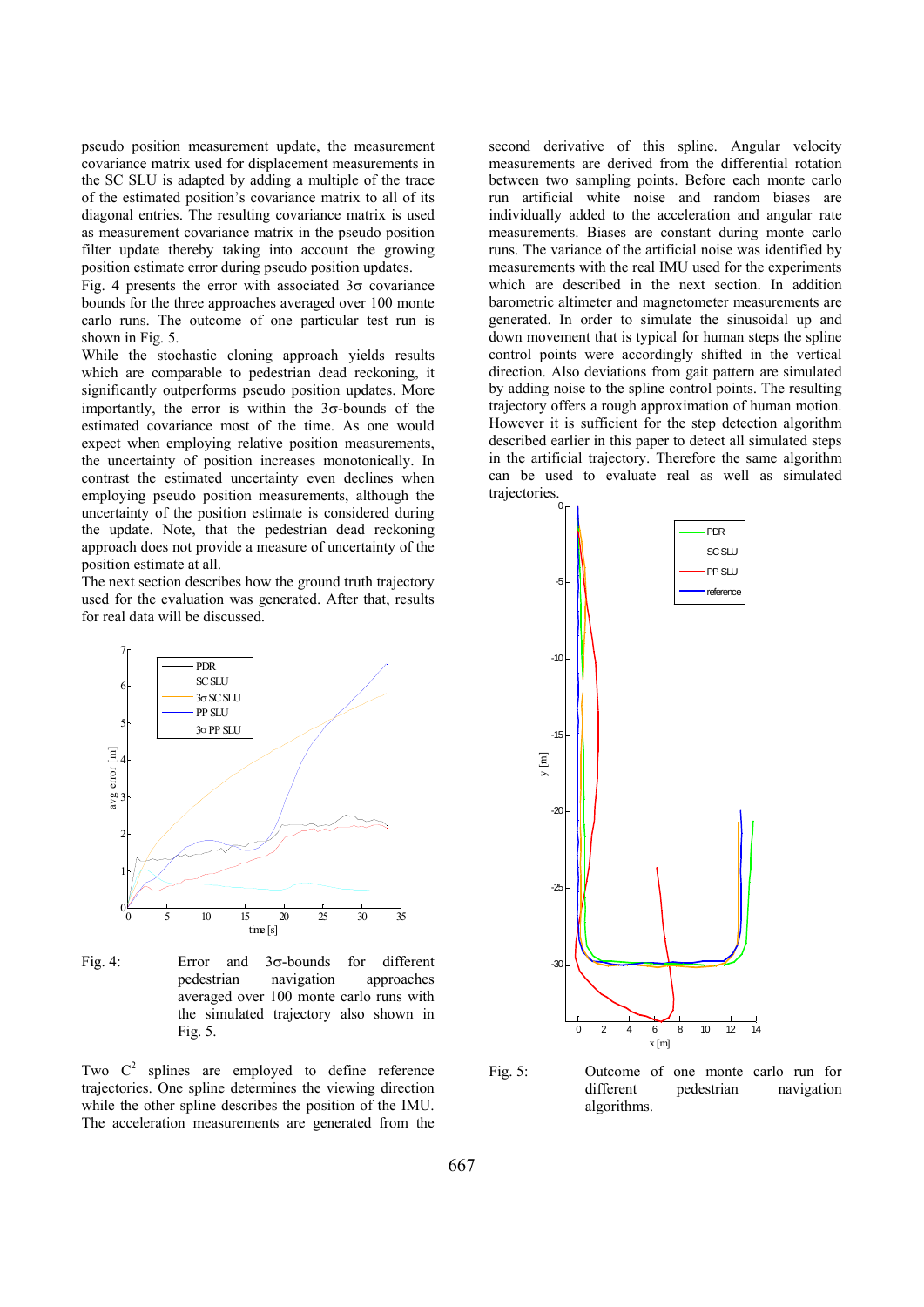#### **REAL DATA EXPERIMENT: GPS INTEGRATION**

Figures Fig. 6 and Fig. 7 demonstrate the performance of the different methods for pedestrian navigation on a mixed outdoor and indoor dataset. The trajectory starts on a public street, where a good quality GPS signal is available. However, the quality of the GPS-signal quickly declines in the proximity of the large office building, probably due to multipath effects. The true trajectory enters the building on the right side wing and then follows the hallway that is also shown in Fig. 6. This hallway is all straight except for one turn where the side wing meets the central aisle. During the walk through the building, the GPS signal is completely lost. It recovers when the trajectory leaves the building. However, it is disturbed so that the GPS measurements suggest a position inside the building while the true trajectory proceeds in front of the building to the right. At the end of the trajectory the quality of the GPS signal increases with the distance to the building therefore providing a good estimate of the position again.



Fig. 6: Performance of the SC SLU algorithm on a mixed outdoor and indoor dataset with and without GPS aiding.

The SC SLU and the PP SLU were applied to this dataset both with and without updating the filter with GPS measurements. Obviously, the SC SLU approach benefits from GPS updates, as the estimated trajectory reflects the true trajectory well if both are combined. In contrast, when applying pseudo position updates, GPS updates seem to have a noticeable effect on the estimated

trajectory for the first 70 m only. After that, the estimated trajectory quickly diverges from the true trajectory. In the case when GPS measurements are not exploited, the trajectory estimated by SC SLU is closest to the true trajectory but PDR also yields an acceptable estimate while PP SLU performs worst when compared to the GPS measurements.



Fig. 7: Performance of PP SLU and PDR on a mixed outdoor and indoor dataset with and without GPS aiding. Results obtained with SC SLU on the same dataset are shown in Fig. 6.

#### **REAL DATA EXPERIMENT: MONOCULAR SLAM INTEGRATION**

Fig. 8 demonstrates the applicability of the proposed SC SLU in the context of vision based SLAM. Here, the SC SLU was integrated in the monocular SLAM system that was previously presented by the authors in [8]. It is a well-known fact, that monocular image sequences allow the reconstruction of the trajectory and landmark positions only up to a scale factor. Since the MEMS-IMU employed in this work are in our experience not sufficient to determine this scale factor reliably, it was decided to employ the step length updates to support the scale estimation. For the evaluation presented here, the initialization of new features by the SLAM algorithm was postponed until the  $35<sup>th</sup>$  step, thereby allowing the filter to assume reliable bias and velocity estimates.